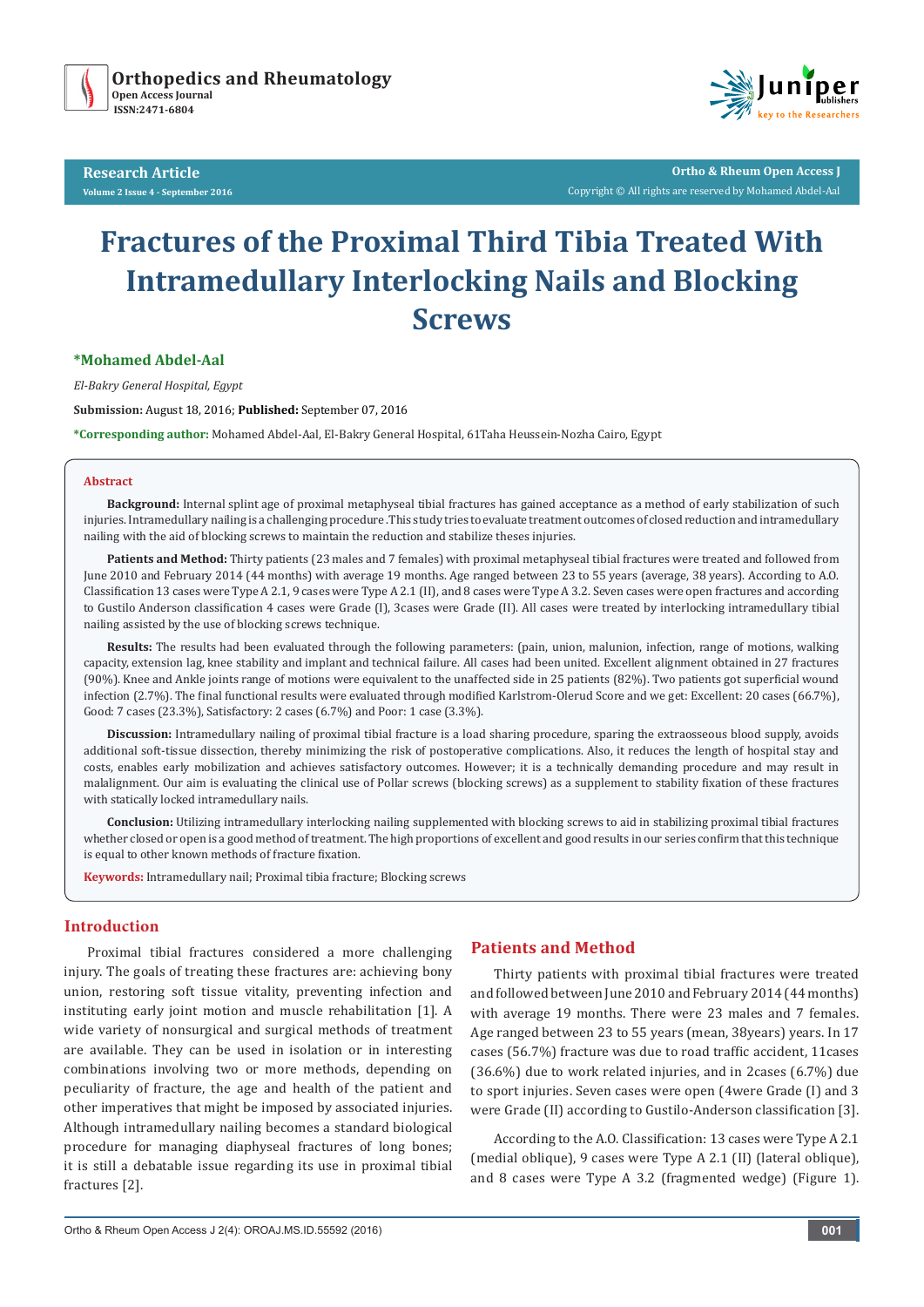Exclusion criteria involved pathological fractures, adolescent patients below 17 years old, patient with previous diaphyseal fracture, non-united fractures and fractures extending to the articular surface. Ethical clearance was obtained from the institutional ethics committee and informed consent forms from all patients were received. All cases were stabilized by intramedullary interlocking tibial nails (8-10 mm of diameter and 34 to 38 cm long).



## **Surgical technique**

Length and width of nail was provisionally determined preoperatively. The proper nail assembled to the Distal Locking Target Device to adjust distal locking screws position. All patients had been operated-upon under general anesthesia and were placed supine on a radiolucent table. For open fracture cases; thorough irrigation was done utilizing 2-4 liters saline solution. All contaminated, devitalized soft tissues were excised. Broad spectrum antibiotic was given (3rd generation cephalosporin, 2 gm IV) just before induction and continued for 2 weeks. The knee poisoned in 90 degree flexion. A longitudinal incision about 4 cm was made from the inferior pole of the patella just medial to the patellar tendon, and extended distally. The infrapatellar fat pad was identified and its insertion into the insertion into the proximal tibia was sharply incised transversely allowing its retraction superiorly for exposure of the proximal tibial ridge.

The entry point of nail detected and opened using a curved Awl. Guide-wire passed through medullary canal down to level of the fracture site under direct vision (in cases of Open fractures) while utilizing image intensifier (in cases of closed fractures) (Figure 2). The fracture was manipulated manually or by using percutaneous clamp to achieve reduction. The guide wire then was directed toward the distal fragment and its position was checked again radiographicaly for further confirmation (Figure 3). Blocking screws were inserted percutaneously. The anteroposterior screws were inserted in the distal aspect of the proximal segment, just lateral to the central axis of the proximal tibia. The sagittal plan screws placed in the posterior half of the proximal part of the tibia from a medial to lateral direction. The chosen nail attached to insertion jig and driven over the guide wire through the medullary canal. Distal locking Target Device assembled to the jig and distal locking screws were inserted first (Figure 4), then the proximal ones (Figure 5). Wounds closed

and dressed.



**Figure 2:** Intra-operative photo showing Guide wire passes through medullary canal between the blocking screws down to the fracture site under image intensifier.



**Figure 3:** Intra-operative photo showing the guide wire directed toward the distal fragment and its position checked radiographicaly and it is well centralized.



 **Figure 4:** Intra-operative photo demonstrating distal locking screws being properly inserted first.





#### **Post-operative regimen**

 Wounds dressed every other day. Patients were mobilized on first postoperative day where knee and ankle joints exercises started. Partial weight bearing was encouraged for those who had no other associated injuries prohibiting walking. Patients were allowed for touch weight bearing on first post operative day, half weight bearing for three weeks then full weight bearing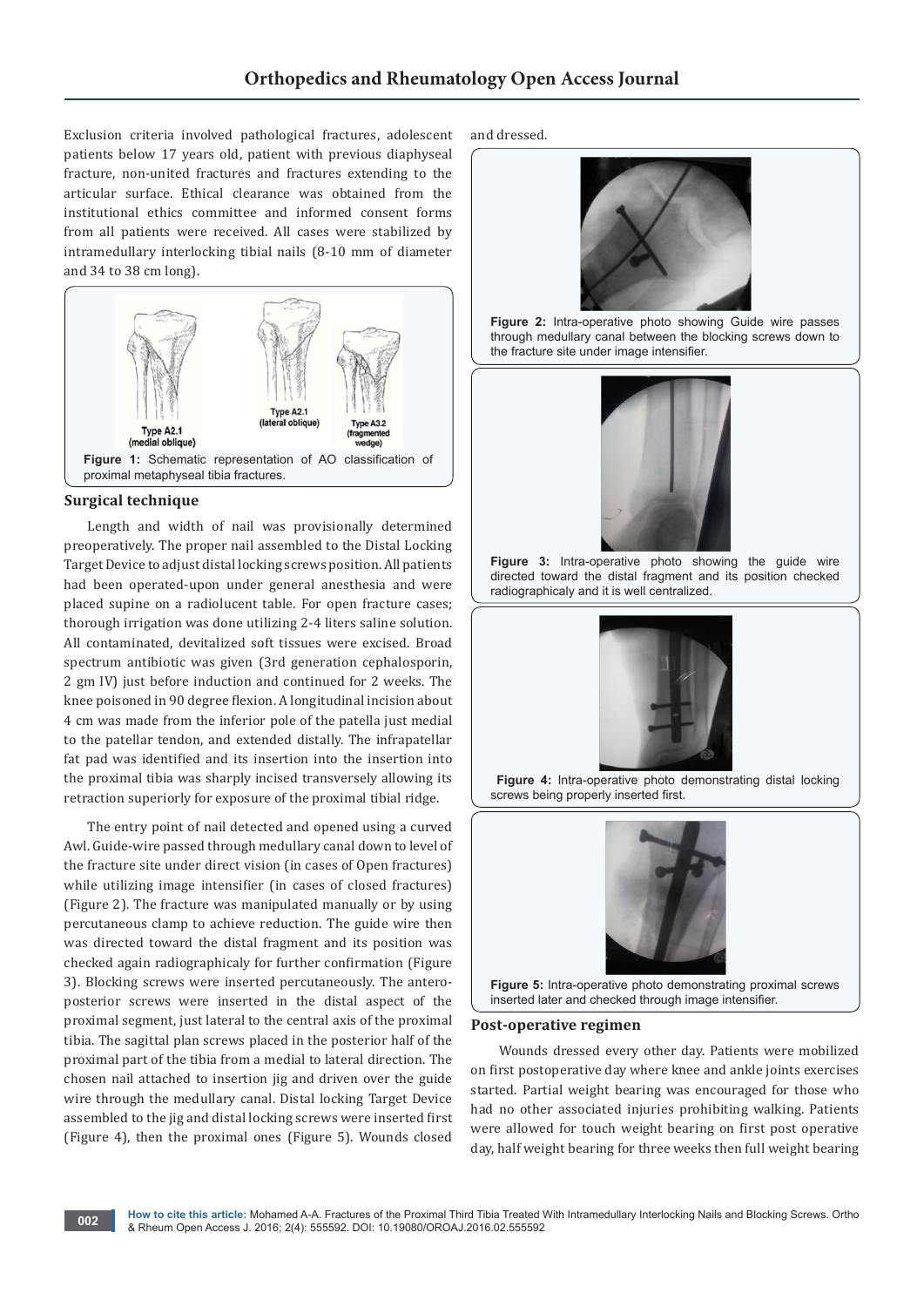when callus was seen on follow-up X-Rays. Supervised physical therapy was initiated for thigh muscles strengthening and knee range of motions exercises.

## **Results**

All patients agreed to present our timetable of follow up until they get their fractures united and started pain free full weight bearing. The patients were followed up postoperatively at 2 and 4 weeks, 3 months, 6 months, and 1 year. The mean length of hospital stay was 6 days (range 2-19days). The results of the study had been evaluated through: union of fracture, ranges of motion of both knee and ankle joints, alignment of fracture,

**Table 1:** Karlstrom Olerud Score evaluating the results in points.

occurrence of infection, degree of knee pain, walking capacity, extension lag and stability of the knee joint. All cases had been united. Average union time was 15 weeks in 12 patients (40 %), from 16-20 weeks in 15 patients (50%) from 21-28 weeks in 3 patients (10 %). There were no cases of nonunion. Knee and ankle joints range of motions were measured using Goniometer. In 25 patients (83.3%) it was equivalent to the unaffected side but 3 patients (10%) got knee joint flexion restricted to about 85°, whereas 2 patients (6.7%) had 10- 15° restricted range of ankle motions. Accuracy of reduction and final alignment were evaluated via assessing the immediate postoperative and the final follow-up radiographs.

| S. No.         | <b>Measures</b>               | 3 points       | 2 points            | 1 point         |
|----------------|-------------------------------|----------------|---------------------|-----------------|
|                | Pain                          | N <sub>o</sub> | Little              | Severe          |
| 2              | Difficulty in walking         | No             | Moderate            | Severe limp     |
| 3              | Difficulty in stairs          | No             | Supported           | Unable          |
| $\overline{4}$ | Difficulty in previous sports | N <sub>o</sub> | Some sports         | Unable          |
| 5              | Limitation at work            | No             | Moderate            | Unable          |
| 6              | Status of skin                | Normal         | Various colors      | Ulcer/fistula   |
| 7              | Deformity                     | No             | Little, up to $7^*$ | Remarkable, >7* |
| 8              | Muscle atrophy                | < 1cm          | $1-2$ cm            | >2cm            |
| 9              | Shortening                    | < 1cm          | $1-2$ cm            | > 2cm           |
| 10             | Loss of motion at knee joint  | $10*$          | $10 - 20*$          | $>20*$          |
| 11             | Loss of subtalar motion       | $10*$          | $10 - 20*$          | $>20*$          |

Karlstrom Olerud Score

**Table 2:** Evaluation of end functional results.

| <b>Excellent</b> | 33 Points      |  |
|------------------|----------------|--|
| Good             | 32-30 points   |  |
| Satisfactory     | 29-27 points   |  |
| Moderate         | $26-24$ points |  |
| Poor             | 23-21 points   |  |

Only 3 patients (10%) had malalignment. (Two of them had 10° and 40° varus angulation respectively and one case had 10° valgus). Two patients got superficial wound infection (6.7%). One of them got wound infection in the distal screw entry sites and one patient got wound infection in the proximal nail entry sites and both responded well to antibiotics. Regarding knee pain, it was assessed after complete union of fractures. Twenty-Two patients (73.3%) denied knee pain with any activity whereas 8 (26.7%) patients had at least moderate knee pain after vigorous activity. At last follow-up 28 patients were able to walk freely without assistance (cane or crutches), while 2 patients used walking aid during free walking. Two patients had extension lag about 100 while 3 patients had less than 15o lag the rest of patients (25 patients) had no extension lag. Only one patient had moderate knee instability. In our series No case of neither implant nor technical failure developed. The overall final functional results had been evaluated using Modified Karlstrom-Olerud Score (Tables 1 & 2).

# **Discussion**

Controversy still remains regarding the use of IMN as a definitive management of proximal third tibial fractures [4,5]. Historically, these injuries have been notoriously difficult to fix and maintain without early failure in some reported series [6]. Malunion rates have been reported to be high and several earlier series offered high rates of fracture failure, typically into an apex anterior and valgus position [7,8] (Figure 6). The natural bony anatomy and muscular attachments of the proximal tibia offers the perfect set up for a number of common deformities after fracture with subsequent malalignment during IMN placement. These are due to muscular stresses via tendinous attachments [9]. The dynamic forces of the patellar tendon pull the proximal fragment into an apex anterior angulation, whereas the attachment of the pes anserinus causes valgus stress on the same fragment (Figure 7).



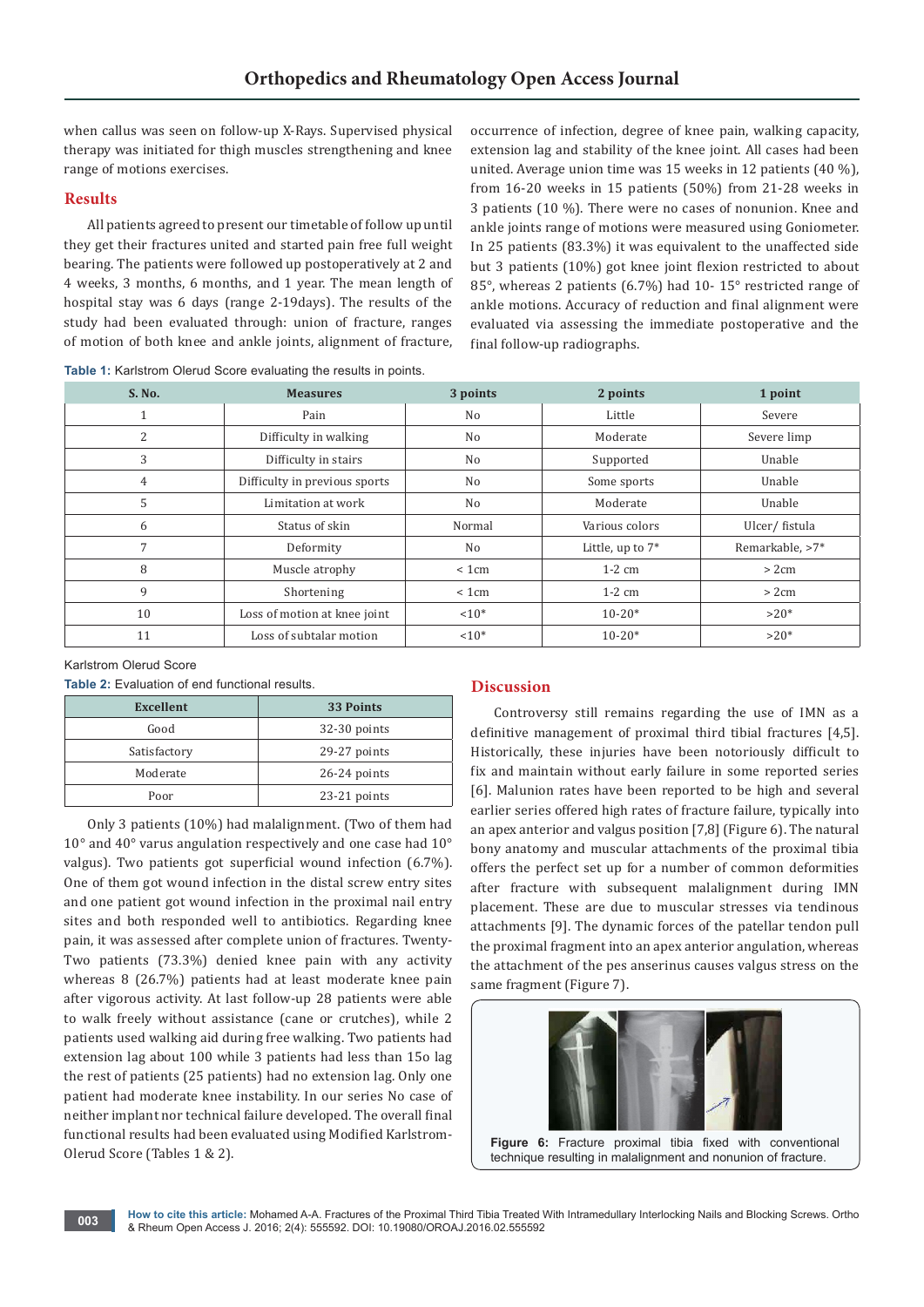

These forces; in addition to the capacious medullary canal at this level, create the potential for improper reduction and suboptimal nail placement during nailing with conventional techniques for IMN of proximal third tibial fractures with the knee hyper flexed [10]. Early frustrated results disappoint surgeons from using of IMN for proximal third tibial fractures. However, with continued research and proper understanding of the specific anatomy and deforming forces surrounding the proximal tibia; several technical modifications evolved that can maintain reduction, restore native anatomy and consequently improve outcome results. The accompanied studies exhibit high rates of union and low resultant deformities which renewed the interest of IMN usage for proximal third tibial fractures [11]. Our study outlines some of technical tricks and management pearls available for treating proximal third tibial fractures via IMN, with blocking screws in order to regain the normal mechanical axis, proper length and neutral rotation [12].

In our series; the coronal plan blocking screws are inserted in the distal aspect of the proximal segment, at a point just lateral to the central axis of the proximal tibia (not the central axis of the fracture); hence the nail passes medial to the blocking screws. In the sagittal plane; blocking screws are placed in the posterior half of the proximal part of the tibia (just posterior to the central axis) from a medial to lateral direction allowing the nail to remain to the anterior cortex as it is inserted down the canal (Figure 8). The pollar screws which had been used to supplement intramedullary nailing of tibial fractures would improve stability of fixation and minimize the development of angular deformity [13].



**Figure 8:** Intra-operative photos A) In coronal plans: Blocking screws inserted in the distal aspect of the proximal segment, at a point just lateral to the central axis of the proximal. B) In sagittal plan: screws inserted in the posterior half of proximal part of tibia from a medial to lateral direction.

From mechanical point of view; Pollar screws function through the principle of 3-point fixation. By this it would abolish all forces exerted by muscles and ligaments on the proximal tibial fragment. Also, it lessen the path via the metaphysic [7,13]. We revised some studies utilizing same technique of fixation [10,11,13-15]. The prolonged period of follow-up which was not issued by some studies gave us a chance to predict even minor complications and those shortcomings that require very long period of follow-up [15]. The average age of patients was 34.4 years. This age group needed to return back to work as soon as possible, so early mobilization is mandatory. Union could be detected clinically when the patient is walking without pain on the operated leg with full weight bearing and on radiological examination bridging bone callus on at least three of the four cortices in the Antero-posterior and lateral views is visible.

No cases of non-union developed in our series and these results are more or less coincident with the results of other studies [14,16,17]. Malunion was analyzed at the time of union as the axis deviation between the proximal and distal fragment at the level of the previous fracture, on the anteroposterior and lateral x- rays. It was measured on long x-ray films and in some cases CT scanogram was utilized. Avoidance of this complication prohibits the development of joint pain and degenerative joint disease [18]. It was reported in 3 cases (10%); two of them were due to technical defects and the third case showed sever comminution and at the same time the patient bear weight early without protection as recommended by many authors [5]. Although Seven patients (23.3%) in this study have open fractures, there is a concern that performing an extended incision (which requisite arthrotomy) may lead to pyarthrosis.

Despite this concern, just one patient with open injury developed superficial infection. There was no cases of deep infection and this may be attributed to proper management of open fractures and preservation of soft tissue envelop around the fracture ends in addition to adequate antibiotic coverage [19,20]. Range of motions of knee and ankle joints as a key for evaluating efficiency of the technique was evaluated after complete union of fracture. There were 25 cases (83.3%) regained full range of motions for both knee and ankle joints and this attributed to the early rehabilitation of the patient's joints In 5 cases (16.7%) the range of motions of knee and ankle joints were affected. All of them related to open fractures (3 Grade (I) and 2 Grade (II) which explains that the more the soft tissues damage the more the delay of patient recovery which in turn affecting the nearby joints range of motions [21].

| Table 3: Distribution of cases according to functional results. |  |  |  |
|-----------------------------------------------------------------|--|--|--|
|-----------------------------------------------------------------|--|--|--|

| <b>Clinical Results</b> | <b>No. of Patients</b> |  |
|-------------------------|------------------------|--|
| Excellent               | 20                     |  |
| Good                    |                        |  |
| Satisfactory            |                        |  |
| Moderate                |                        |  |
| Poor                    |                        |  |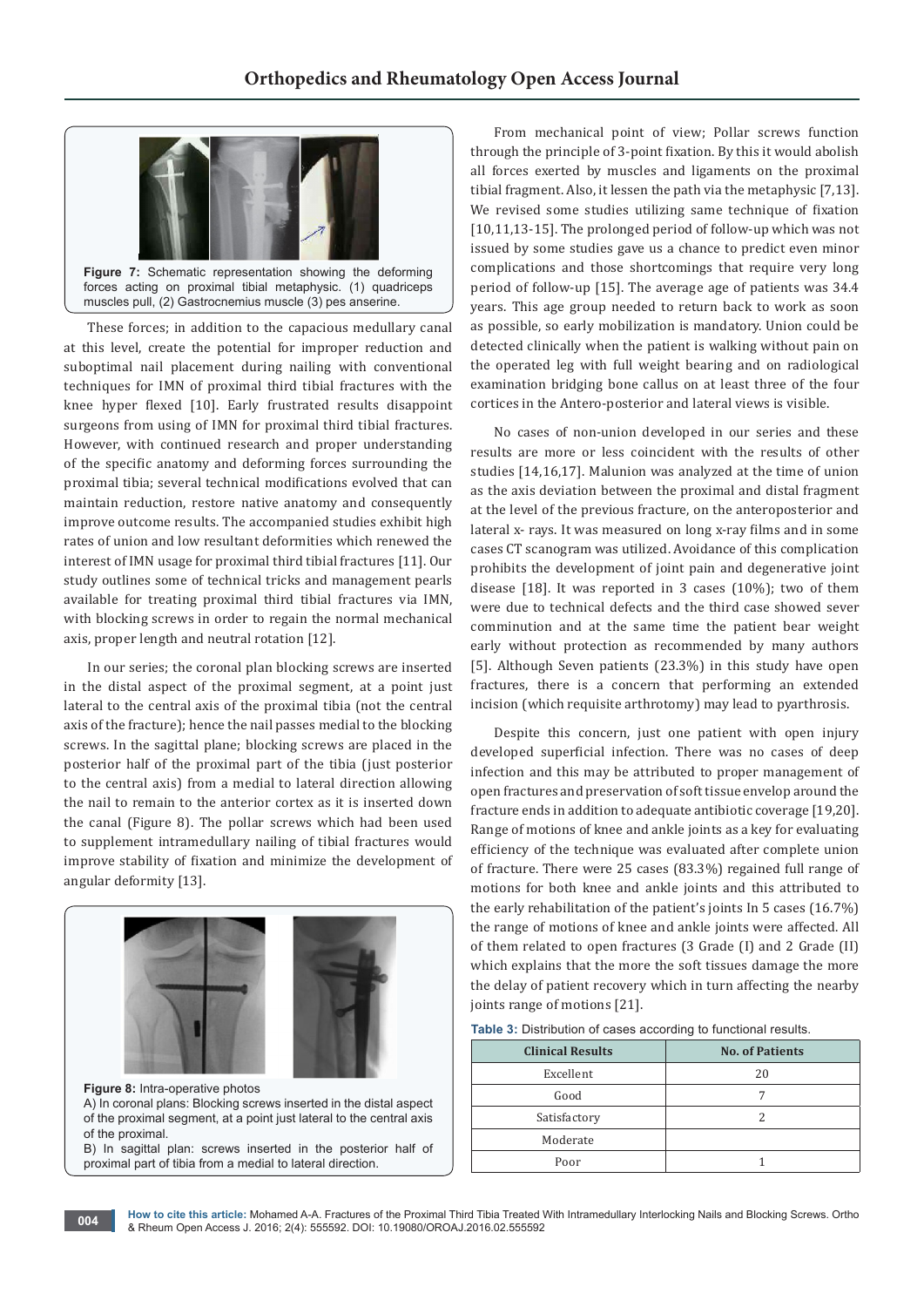The overall functional results were evaluated utilizing Modified Functional Evaluation System by Karlstrom-Olerud Score [22]. They were as follows: Excellent: 20 cases (66.7%), Good: 7 cases (23.3%), Satisfactory: 2 cases (6.7%) and Poor: One case (3.3%) (Table 3). Giving details of surgical technique as regard point of nail insertion, semi extended position during nailing, polar screws to avoid deforming forces acting on the proximal and distal fragments all are technical challenge to attain perfect reduction and finally good results [11,23]. In contrast to open reduction and internal fixation, intramedullary nailing can be performed initially on the first or second day of admission (Figure 9) presenting a female patient 25 years with open fracture proximal right tibia (A), after using the mentioned technique; the fracture fully united by 8 months (B), patient has full knee extension (C) and can put full weight bearing (D).



**Figure 9:** A) Fracture upper tibia after reduction intraoperative. B)Radiography showing united fracture after 8 months. C) Photo for the patient with full extended knee. D)Patient with full weight bearing.

## **Conclusion**

The results of the study share the idea that tibial nailing of proximal metaphyseal fractures aided by blocking screws being a suitable procedure. The advantages include being a familiar technique for fixing tibial shaft fractures; allows osteosynthesis under biological aspects; no need to open the fracture site; soft tissue dissection is not necessary; and the blood supply is spared. It enables symmetric, dynamic and load-sharing fracture stabilization without the need to restrict joint motion.

# **Compliance with Ethical Standards**

a) No benefits in any form have been received or will be received from a commercial party related directly or indirectly to the subject of this article.

b) Ethical approval: This article does not contain any studies with animals.

c) Informed consent was obtained from all individual participants included in the study according to the rules of the hospital research ethical committee.

All procedures performed in our study were in accordance with the ethical standards of the institutional research committee and with the 1964 Helsinki declaration and its later amendments or comparable ethical standards.

## **References**

- 1. [Nicoll EA \(1964\) Fractures of the tibial shaft, a survey of 705 cases. J](http://www.ncbi.nlm.nih.gov/pubmed/14216447)  [Bone Joint Surg Br 46:373-387.](http://www.ncbi.nlm.nih.gov/pubmed/14216447)
- 2. [Dehne E, Deffer PA, Hall RM, Brown PW, Johnson EV \(1961\) The Natural](http://www.ncbi.nlm.nih.gov/pubmed/13884907)  [History of the Fractured Tibia. Surg Clin North Am 41: 1495-1513.](http://www.ncbi.nlm.nih.gov/pubmed/13884907)
- 3. [Gustilo RB, Anderson JT \(1976\) Prevention of infection in the](http://www.ncbi.nlm.nih.gov/pubmed/773941)  [treatment of one thousand and twenty-five open fractures of long](http://www.ncbi.nlm.nih.gov/pubmed/773941)  [bones retrospective and prospective analysis. J Bone Joint Surg Am](http://www.ncbi.nlm.nih.gov/pubmed/773941)  [58\(4\): 453-458.](http://www.ncbi.nlm.nih.gov/pubmed/773941)
- 4. [Lang GJ, Cohen BE, Bosse MJ, Kellam JF \(1995\) Proximal third tibial](http://www.ncbi.nlm.nih.gov/pubmed/7634688)  [shaft fractures. Should they be nailed? Clin Orthop Relat Res 315: 64-](http://www.ncbi.nlm.nih.gov/pubmed/7634688) [74.](http://www.ncbi.nlm.nih.gov/pubmed/7634688)
- 5. [Bono CM, Levine RG, Rao JP, Behrens FF \(2001\) Nonarticular proximal](http://www.ncbi.nlm.nih.gov/pubmed/11421575)  [tibia fractures: treatment options and decision making. J Am Acad](http://www.ncbi.nlm.nih.gov/pubmed/11421575)  [Orthop Surg 9\(3\): 176-186.](http://www.ncbi.nlm.nih.gov/pubmed/11421575)
- 6. [Stedtfeld HW, Mittlmeier T, Landgraf P, Ewert A \(2004\) The logic and](http://www.ncbi.nlm.nih.gov/pubmed/15691104)  [clinical applications of blocking screws. J Bone Joint Surg Am 86\(2\):](http://www.ncbi.nlm.nih.gov/pubmed/15691104)  [17-25.](http://www.ncbi.nlm.nih.gov/pubmed/15691104)
- 7. [Kulkarni SG, Varshneya A, Kulkarni S, Kulkarni GS, Kulkarni MG, et al.](http://www.ncbi.nlm.nih.gov/pubmed/23255635)  [\(2012\) Intramedullary nailing supplemented with Poller screws for](http://www.ncbi.nlm.nih.gov/pubmed/23255635)  [proximal tibial fractures. J Orthop Surg \(Hong Kong\) 20\(3\): 307-311.](http://www.ncbi.nlm.nih.gov/pubmed/23255635)
- 8. [Matthews DE, McGuire R, Freeland AE \(1997\) Anterior unicortical](http://www.ncbi.nlm.nih.gov/pubmed/9243676)  [buttressplating in conjunction with an unreamed interlocking](http://www.ncbi.nlm.nih.gov/pubmed/9243676)  [intramedullary nail for treatment of very proximal tibial diaphyseal](http://www.ncbi.nlm.nih.gov/pubmed/9243676)  [fractures. Orthopedics 20\(7\): 647-648.](http://www.ncbi.nlm.nih.gov/pubmed/9243676)
- 9. [Hicks CA, Noble P, Tullos H \(1995\) The anatomy of the tibial](http://www.ncbi.nlm.nih.gov/pubmed/7497655)  [intramedullary canal. Clin Orthop Relat Res 321: 111-116.](http://www.ncbi.nlm.nih.gov/pubmed/7497655)
- 10. [Buehler KC, Green J, Woll TS, Duwelius PJ \(1997\) Technique for](http://www.ncbi.nlm.nih.gov/pubmed/9181507)  [intramedullary nailing of proximal third tibia fractures. J Orthop](http://www.ncbi.nlm.nih.gov/pubmed/9181507)  [Trauma 11\(3\): 218-223.](http://www.ncbi.nlm.nih.gov/pubmed/9181507)
- 11. [Tornetta P 3rd, Collins E. \(1996\) Semiextended position of](http://www.ncbi.nlm.nih.gov/pubmed/8653954)  [intramedullary nailing of the proximal tibia. Clin Orthop Relat Res 328:](http://www.ncbi.nlm.nih.gov/pubmed/8653954)  [185-189.](http://www.ncbi.nlm.nih.gov/pubmed/8653954)
- 12. [Krettek C, Stephan C, Schandelmaier P, Richter M, Pape HC, et al.](http://www.ncbi.nlm.nih.gov/pubmed/10615966)  [\(1999\) The use of Poller screws as blocking screws in stabilising tibial](http://www.ncbi.nlm.nih.gov/pubmed/10615966)  [fractures treated with small diameter intramedullary nails. J Bone](http://www.ncbi.nlm.nih.gov/pubmed/10615966)  [Joint Surg Br 81\(6\): 963-968.](http://www.ncbi.nlm.nih.gov/pubmed/10615966)
- 13. [Krettek C, Miclau T, Schandelmaier P, Stephan C, Möhlmann U, et al.](http://www.ncbi.nlm.nih.gov/pubmed/10714781)  [\(1999\) The mechanical effect of blocking screws \("Poller screws"\) in](http://www.ncbi.nlm.nih.gov/pubmed/10714781)  [stabilizing tibia fractures with short proximal or distal fragments after](http://www.ncbi.nlm.nih.gov/pubmed/10714781)  [insertion of small-diameter intra- medullary nails. J Orthop Trauma](http://www.ncbi.nlm.nih.gov/pubmed/10714781)  [13\(8\): 550-553.](http://www.ncbi.nlm.nih.gov/pubmed/10714781)
- 14. [Ricci WM, O'Boyle M, Borrelli J, Bellabarba C, Sanders R \(2001\)](http://www.ncbi.nlm.nih.gov/pubmed/11371791)  [Fractures of the proximal third of the tibial shaft treated with](http://www.ncbi.nlm.nih.gov/pubmed/11371791)  [intramedullary nails and blocking screws. J Orthop Trauma 15\(4\):](http://www.ncbi.nlm.nih.gov/pubmed/11371791)  [264-270.](http://www.ncbi.nlm.nih.gov/pubmed/11371791)
- 15. [Bhandari M, Audige L, Ellis T, Hanson B, Evidence-Based Orthopaedic](http://www.ncbi.nlm.nih.gov/pubmed/14504586)  [Trauma Working Group \(2003\) Operative treatment of extraarticular](http://www.ncbi.nlm.nih.gov/pubmed/14504586)  [proximal tibial fractures. J Orthop Trauma 17\(8\): 591-595.](http://www.ncbi.nlm.nih.gov/pubmed/14504586)
- 16. [Kubiak EN, Widmer BJ, Horwitz DS \(2010\) Extra-articular technique](http://www.ncbi.nlm.nih.gov/pubmed/20881632)  [for semi- extended tibial nailing. J Orthop Trauma 24\(11\): 704-708.](http://www.ncbi.nlm.nih.gov/pubmed/20881632)
- 17. [Nork SE, Barei DP, Schildhauer TA, Agel J, Holt SK, et al. \(2006\)](http://www.ncbi.nlm.nih.gov/pubmed/16990722)  [Intramedullary nailing of proximal quarter tibial fractures. J Orthop](http://www.ncbi.nlm.nih.gov/pubmed/16990722)  [Trauma 20\(8\): 523-528.](http://www.ncbi.nlm.nih.gov/pubmed/16990722)
- 18. [Salem KH \(2012\) Critical analysis of tibial fracture healing following](http://www.ncbi.nlm.nih.gov/pubmed/22426930)  [unreamed nailing. Int Orthop 36\(7\): 1471-1477.](http://www.ncbi.nlm.nih.gov/pubmed/22426930)
- 19. [Court-Brown CM, Keating JF, McQueen MM \(1992\) Infection after intra](http://www.ncbi.nlm.nih.gov/pubmed/1527132)[medullary nailing of the tibia. Incidence and protocol for management.](http://www.ncbi.nlm.nih.gov/pubmed/1527132)